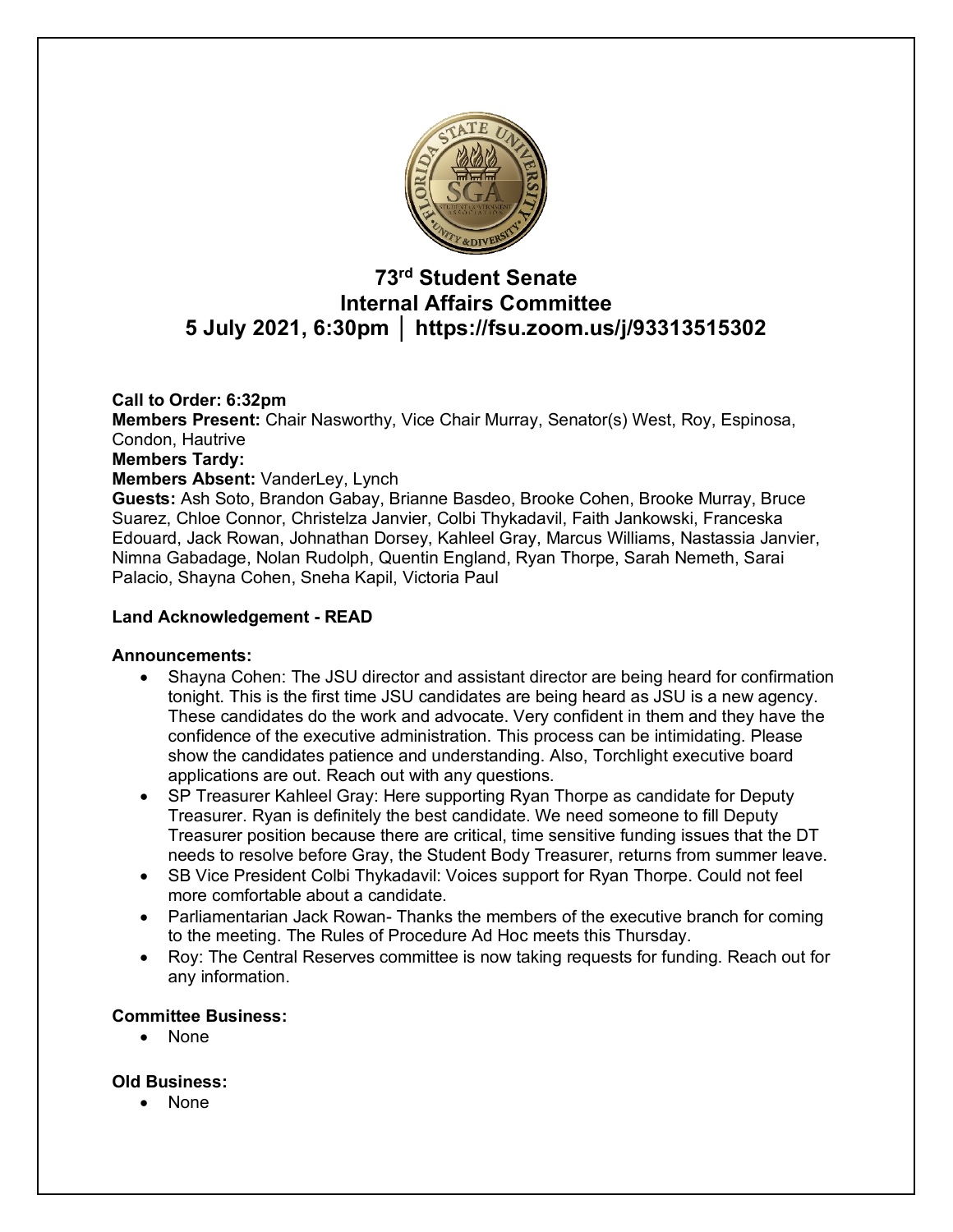#### **New Business:**

- **Candidate for Confirmation: Sneha Kapil, AASU Director**
	- Opening Statement:
		- Kapil: Has served on the AASU e-board since sophomore year. Learned how AASU functions and is looking forward to questions.
	- Technical Non-Debatable Questions:
		- None
	- General Round of Questioning:
		- Nasworthy: What are you concrete goals for this position? Kapil: Continue holding cultural events to celebrate diversity among Asian cultures. Hold awareness and educational events. Work with other agencies.
		- Nasworthy: What did you learn from previous experiences that will help you in this position? Kapil: Was previously the AASU PS Coordinator. It was a learning curve to pick up a new skill and turn it into something concrete. As Education Coordinator, held a leadership program in AASU to develop a leadership curriculum to build skills for others and have resources for them.
		- Murray: What is your approach to conflict resolution? Kapil: Address the issue one on one then have a discussion for the team of how to have positive interactions. Learn how people want to be worked with.
	- Closing Statement:
		- Kapil: Thank you for your time and for being involved. Excited as AASU has been a big part of college experience, wants to give back.
	- **Roy moves to enter round-table discussion; Murray seconds**
	- Round-Table Discussion:
		- Espinosa: Is a good fit, dedicated, wants to be involved more.
		- Roy: Obvious yes. Good fit.
		- Murray moves for non-member to speak; West seconds
		- Faith Jankowski: Worked with Kapil before. Supports her. Could not think of a better candidate for this position.
	- **Roy moves to call the question; West seconds**
	- Vote:
		- Yes: [6] [West, Roy, Espinosa, Condon, Hautrive, Murray]
		- No: [0] [none]
		- Abstain: [0] [none]

# ○ **RESULT: CANDIDATE Sneha Kapil PASSES**

# **Candidate for Confirmation: Ash Soto, PSU Assistant Director**

- Opening Statement:
	- Soto: Is financially certified. Goals include revamping Pride U fellowship program. Build curriculum, build it beyond expectations. Collab with other agencies. Was. previously external affairs coordinator.
- Technical Non-Debatable Questions:
	- None
- General Round of Questioning:
	- Nasworthy: What are you concrete goals for this position and what previous experiences will help you in this position? Build relationship with the pride alumni network. Hold a Pride prom. Work with Capital T, a Tallahassee LGBTQ group. Work towards the Tallahassee community's increased involvement with the FSU community, and reach out to FAMU.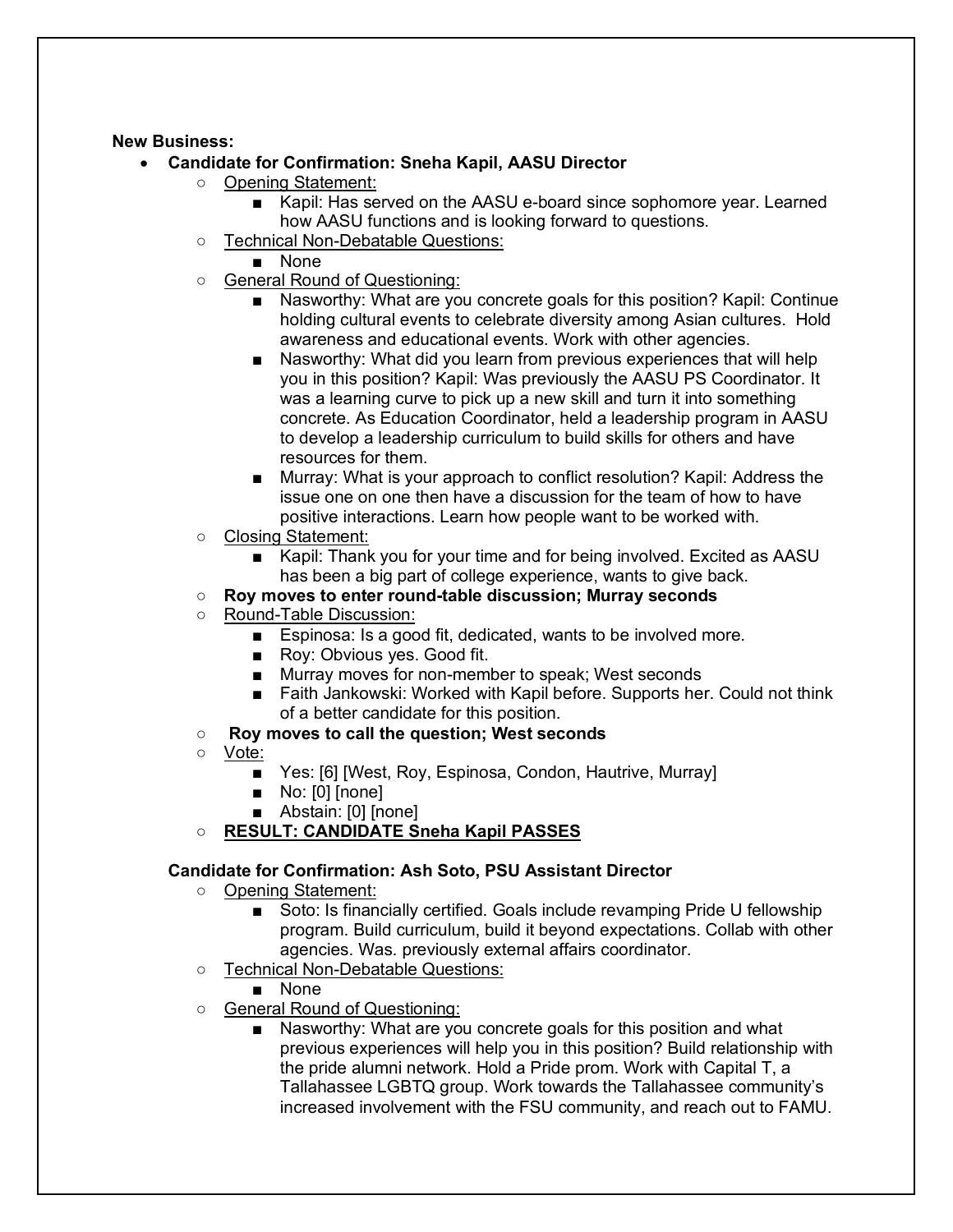Have a one-on-one meeting with e-board and PSU members. Served in senate and PSU e-board simultaneously.

- Closing Statement:
	- Soto: Thanks everyone here. It means a lot.
- **Roy moves to enter round-table discussion; Murray seconds**
- Round-Table Discussion:
	- Roy: Has gotten to know the candidate. Great advocate. Obvious choice. Definite yes.
	- Murray: Has a tremendous amount of work ethic on top of many other great qualities and qualifications. Obvious yes.
	- Nasworthy: Great advocate. Obvious choice. Fully support.
- **Murray moves to call the question; Roy seconds**
- Vote:
	- Yes: [6] [West, Roy, Espinosa, Condon, Hautrive, Murray]
	- No: [0] [none]
	- Abstain: [0] [none]
- **RESULT: CANDIDATE Ash Soto PASSES**

#### • **Candidate for Confirmation: Brandon Gabay, JSU Director**

- Opening Statement:
	- Gabay: Has served in Jewish organizations since high school. Was on eboard of Hillel. Went from committee chair to VP of programming to director of JSU. Attended SLAA every week since January. Is financially certified.
- Technical Non-Debatable Questions:
	- None
- General Round of Questioning:
	- Murray: What is your approach to conflict resolution? Gabay: Have conversations about conflict. Build up team relationships before conflict can happen. Be friends along with coworkers. Talk individually to those with conflict to know why things happen and then resolve the conflict.
	- Roy moves for a non-committee member to speak; Murray seconds.
	- Ash Soto: What struggles have you faced working toward getting JSU to become an agency? Gabay: The bill was being worked on since before joining e-board. Constantly in SLAA advocating for the bill. Figuring out the purpose of what JSU wants to be. Working with Stinson and Randall. Strenuous, but rewarding. Worked hard as a team.
	- Nasworthy: What are you concrete goals for this position? Gabay: Main three goals are to educate, cultivate relationships, and build the organization. Educate the student body on Jewish culture and issues. Cultivate relationships with other organizations and identity-based groups. Build the organization's focus on the first two goals and increase membership.
- Closing Statement:
	- Gabay: Thanks everyone for their time. Looks forward to consideration.
- **Roy moves to enter round-table discussion; West seconds**
- Round-Table Discussion:
	- Roy: Has worked with before and seen them around a lot. Is very active in representing JSU on campus.
	- Murray: Great advocate that is very involved with representing the Jewish community. Obvious yes.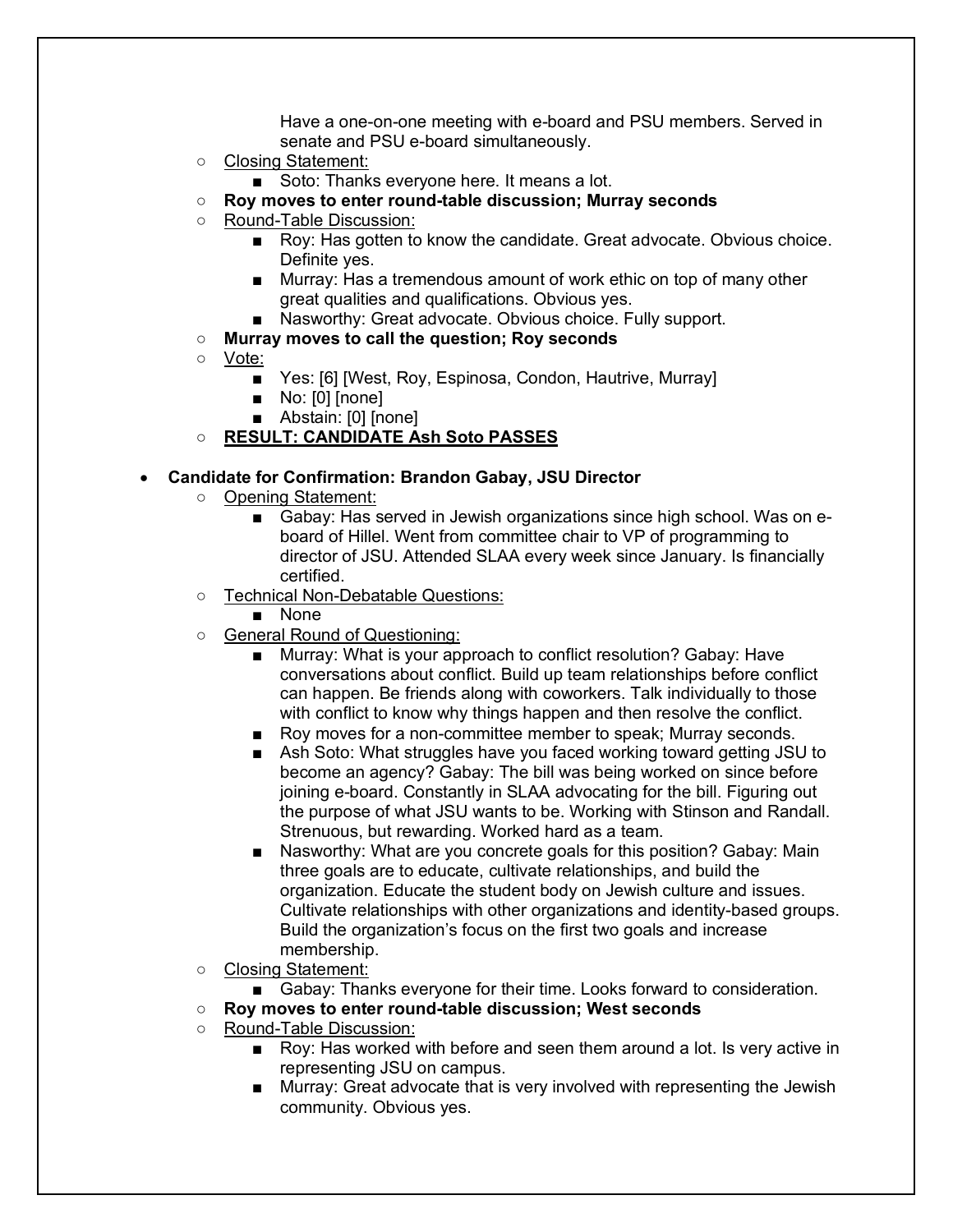- **Roy moves to call the question; West seconds**
- Vote:
	- Yes: [6] [West, Roy, Espinosa, Condon, Hautrive, Murray]
	- No: [0] [none]
	- Abstain: [0] [none]
- **RESULT: CANDIDATE Brandon Gabay PASSES**

# • **Candidate for Confirmation: Sarai Palacio, WSU Director**

- Opening Statement:
	- Palacio: Has been involved with WSU since freshman year. Previously served as Director of Administration. Main goals are advocacy and intersectionality on campus coordination with other agencies. Thank you for time looking forward to questions.
- Technical Non-Debatable Questions:
	- None
- General Round of Questioning:
	- Murray: What is your approach to conflict resolution? Palacio: Recognize that there are different types of women with different experiences. Host a retreat to learn more about each other and each other's work styles to better understand each other. Be vulnerable. Bring missions together to see what overlaps.
	- Nasworthy: What are you concrete goals for this position? Palacio: WSU has not been as present as it should have been. Make the agency more known and recognized. Work with other agencies to uplift each other and strengthen bonds, promote intersectionality. WSU is broad and is a big umbrella of identities. Two big goals are advocacy and intersectionality.
	- Nasworthy: How can past experiences help you in this position? Palacio: Women's history month. Was director of administration "which translates to secretary". Knows the background of what goes into running an agency.
- Closing Statement:
	- Palacio: Apologizes for tardiness. Loves WSU. Looks forward to working.
- **Roy moves to enter round-table discussion; Murray seconds**
- Round-Table Discussion:
	- Roy: One of the most informative resumes. Great candidate.
	- Murray: Supports. Candidate has concrete goals and a clear vision.
- **Roy moves to call the question; Espinosa seconds**
- Vote:
	- Yes: [6] [West, Roy, Espinosa, Condon, Hautrive, Murray]
	- No: [0] [none]
	- Abstain: [0] [none]
- **RESULT: CANDIDATE Sarai Palacio PASSES**

# • **Candidate for Confirmation: Christelza Janvier, WSU Assistant Director**

- Opening Statement:
	- Janvier: VP of Public Relation for GGK. President's Ambassador. Worked with CARE department. WSU historian this past year. Describes herself as a dreamer. Sees great potential for WSU. Translate dreams into a reality. Seeking position because WSU gave an opportunity to expand leadership skills was a safe space to exercise leadership skills. Lead with integrity.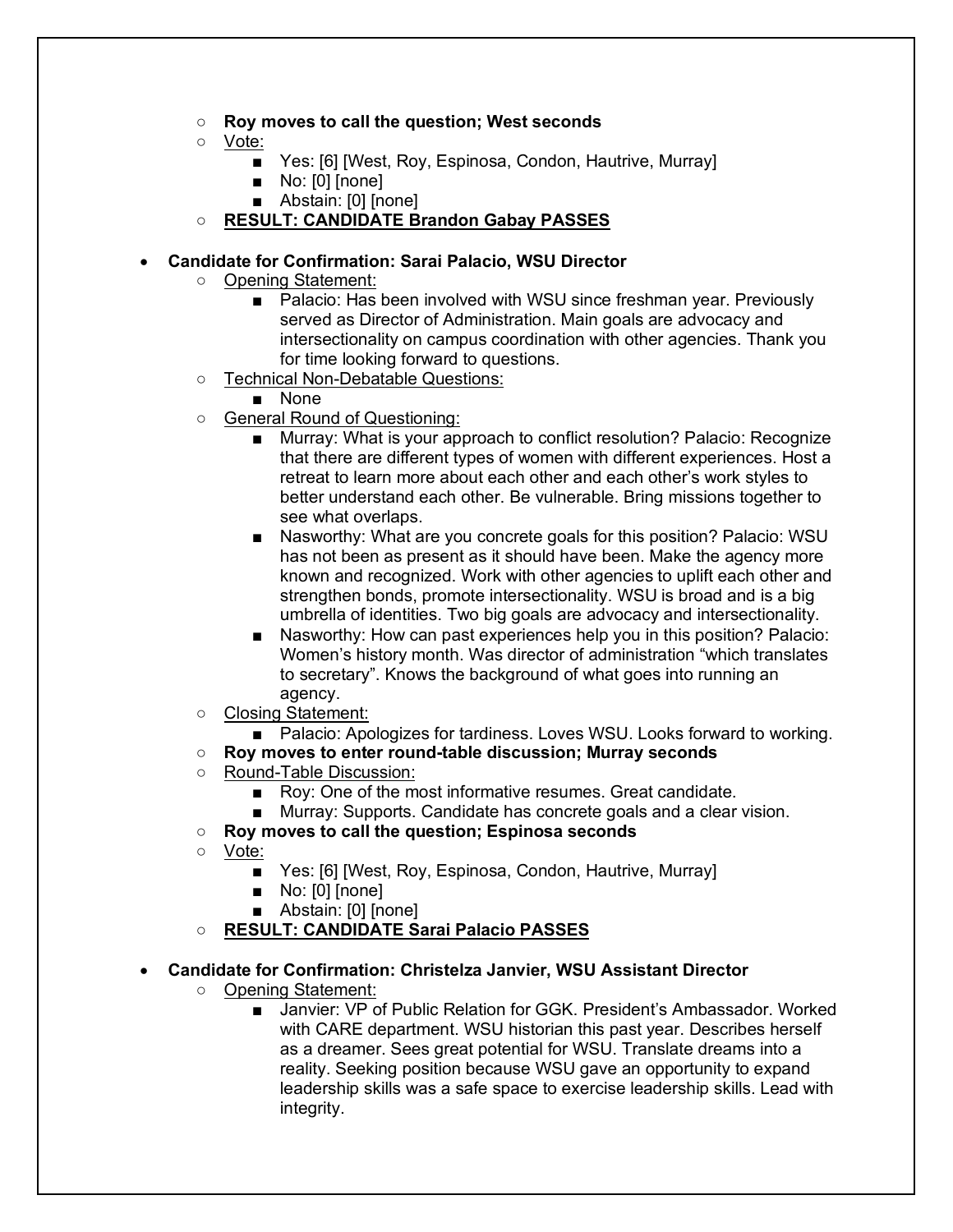- Technical Non-Debatable Questions:
	- None
- General Round of Questioning:
- Murray moves for non-member to speak; Roy seconds
- SBP Nastassia Janvier: What do you enjoy most about being in WSU? C. Janvier: Wasn't the most effective leader before joining, but there was no judgment during struggles. Grew as a leader. Wants to provide that experience to the next group of leaders coming in and the rest of the FSU community.
	- Nasworthy: What are you concrete goals for this position? Janvier: Increase professional development and bonding for members. Host retreats and development opportunities. Community service initiatives. Giving back is a priority.
- Closing Statement:
	- Thank you for your time appreciate and dedication to the FSU student body.
- **Roy moves to enter round-table discussion; Murray seconds**
- Round-Table Discussion:
	- Murray: Supports. Excellent experience. Understands what it takes to be a leader
	- Roy: Authenticity. Absolute yes.
- **Roy moves to call the question; Espinosa seconds**
- Vote:
	- Yes: [6] [West, Roy, Espinosa, Condon, Hautrive, Murray]
	- No: [0] [none]
	- Abstain: [0] [none]
- **RESULT: CANDIDATE Christelza Janvier PASSES**

# • **Candidate for Confirmation: Brooke Cohen, JSU Assistant Director**

- Opening Statement:
	- Cohen: Honored to be here. Since JSU's inception, has been involved on every level of leadership, first on a committee, then VP of programming. Learned how an agency works. Excited to learn more about SGA. Attended SLAA and senate meeting to promote JSU on campus. Make it something to be proud of.
- Technical Non-Debatable Questions:
	- None
- General Round of Questioning:
	- Nasworthy: What are you concrete goals for this position? Cohen: Focus on education, what it means to be JSU, what Judaism is, its history, struggles, culture, and how non-Jewish students can be allies. Collaborate with other unions to highlight intersectionality of Jewish community.
	- Nasworthy: How will past experiences help you to be successful in this position? Cohen: Have been very lucky. Learn about how an agency is run. Planned programs that people will enjoy. Being on e-board during the transition from an RSO to an agency whs difficult but valuable.
- Closing Statement:
	- Cohen: Jewish community did so much for me, want to return the favor. Passion determination, kindness, and sincerity. Thank you for your time.
- **Roy moves to enter round-table discussion; Espinosa seconds**
- Round-Table Discussion: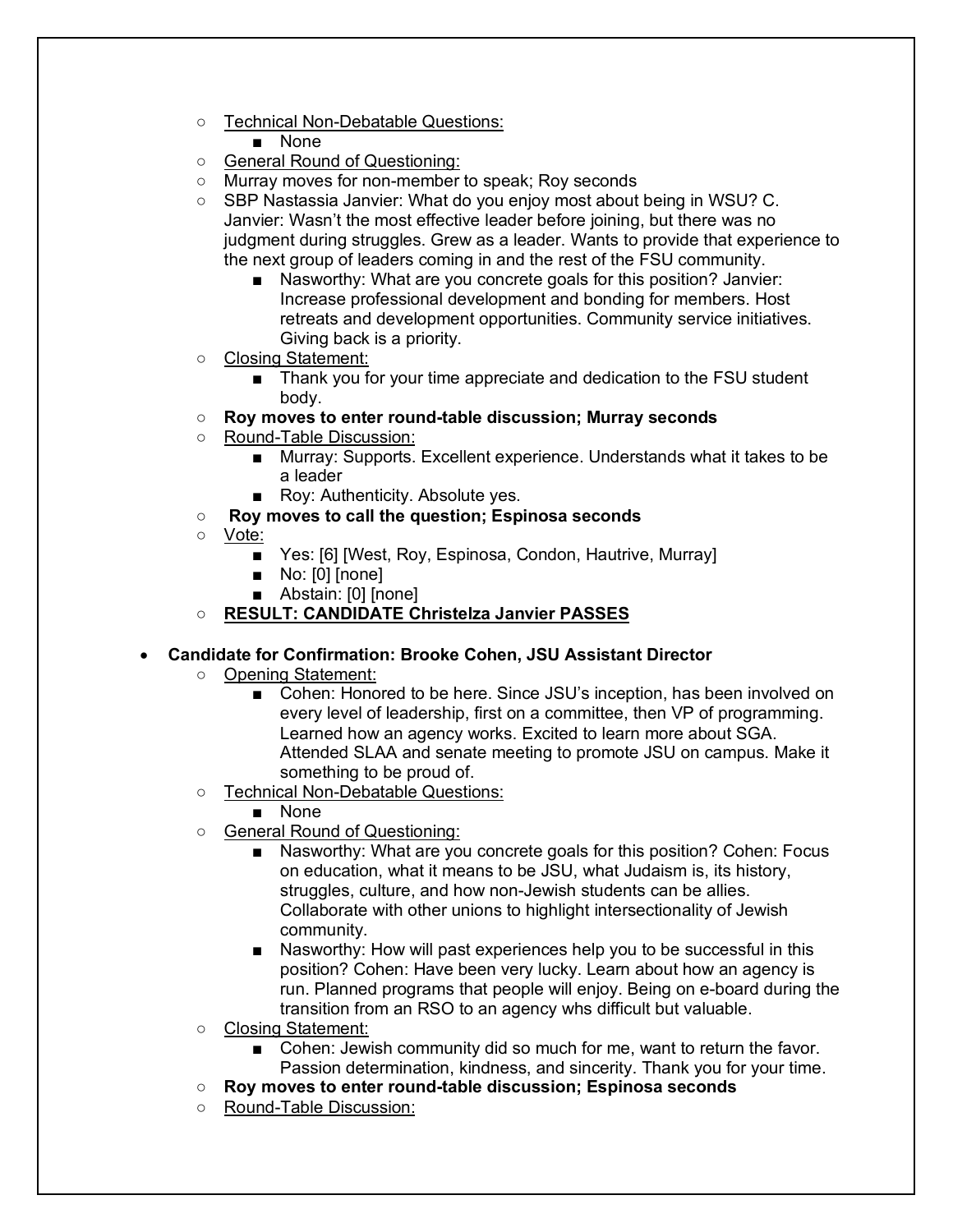- Murray: Support. Great advocate, resource, and leader.
- Roy: Support. Would help JSU in its first year as an agency.
- **Roy moves to call the question; Hautrive seconds**
- Vote:
	- Yes: [6] [West, Roy, Espinosa, Condon, Hautrive, Murray]
	- No: [0] [none]
	- Abstain: [0] [none]
- **RESULT: CANDIDATE Brooke Cohen PASSES**

# • **Candidate for Confirmation: Ryan Thorpe, Deputy Treasurer**

- Opening Statement:
	- Thorpe: Will be a tool of the executive branch to execute platform. Goals include financial literacy workshops, SGA finance series for funding process. There are time sensitive allocations where a deputy treasurer is needed for it to happen. Was a member of Senate finance committee, board of trustees of Student Foundation, involved with finances in his fraternity, and dance marathon. Here because of a passion for FSU and service. Strong suit is leadership.
- Technical Non-Debatable Questions:
	- Murray: Are you financially certified? Thorpe: Yes.
- General Round of Questioning:
	- Roy moves for a non-senator to speak; Murray seconds
	- Ash Soto: Asking as Finance committee Vice Chair, what are goals do you have as DT besides financial workshops? Thorpe: Key part of SGA is getting students involved. Smaller organizations have difficulty getting access to funding. Working unofficially with Gray this summer.
	- Ash Soto: Do you know what PAC and RTAC stand for and what they do? Thorpe: Programming Allocation Committee and Resources and Travel Allocations Committee. Hear bills to approve funding. PAC only funds programming requests and RTAC funds travel requests.
	- Roy: How have you worked with you fraternity on projects that involve budget and finance? Thorpe: Had access to the budget with Sigma Phi Epsilon. Is not a member of the leadership, but has worked with them. Has held charitable events including dance marathon. Worked on budgeting for events.
	- Ash Soto: Since you served on budget committee, what was your role besides being a member, what have you taken away? Thorpe: There are different ways to be an effective senator. Budget week taught that there was so much about SGA that he did not know and how much it means to organizations to get funding.
	- Ash Soto: What was your position within dance marathon? Thorpe: Did not have an official position but worked on financial aspects of planning.
	- Ash Soto: What work have you previously done with agencies that suits you for this? Thorpe: Has networks with leaders and has a team that will help with networking.
	- Ash Soto: Are you aware of discrepancies within the financial manual? Thorpe: Has not been brought to attention yet but is ready and has plans to work with financial office to smooth things out.
	- Roy moves for a non-member to speak; Murray seconds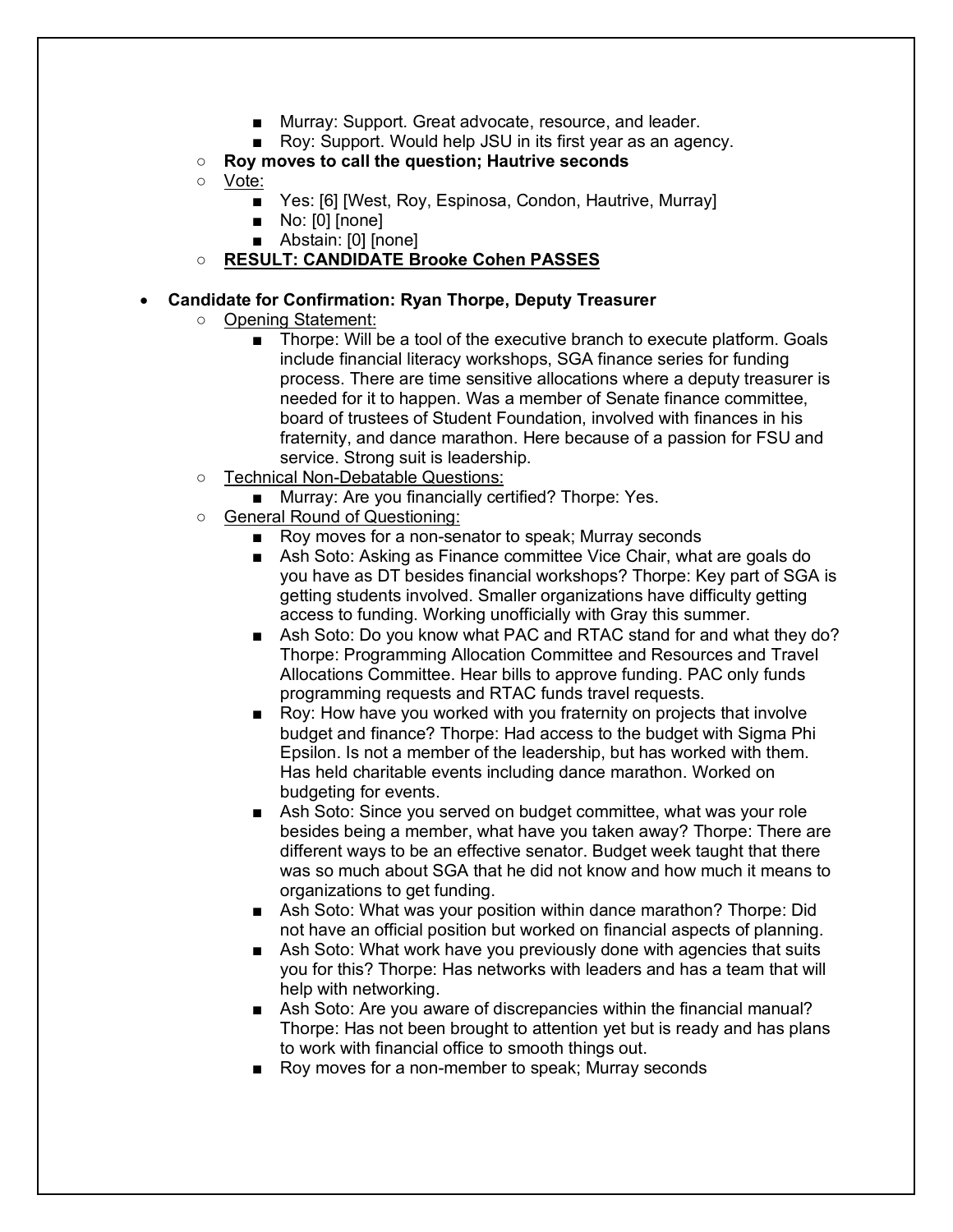- Franceska Edouard: What are your motivations for this role? Thorpe: Interested in seeing what it would be like to be Student Body Treasurer. Is comfortable in an executive role.
- Franceska Edouard: How will this role help you potentially be SBT? Thorpe: Shows the intricacies of financial matters on campus. Give the opportunity to see issues in other agencies that would need to be fixed. Overview of how things work.
- Roy: Have you been able to attend any financial literacy events? Thorpe: Have attended a SAP funding q&a session. Familiar with finance committee process.
- Ash Soto: Candidate has only been to one finance meeting. How can we trust you will attend meetings and help SGA with financial process in the future? Thorpe: That duty had never been expressed to him. Glad to take on responsibility. Quit his job in anticipation to take on this role. Fully committed as this is his passion.
- Nasworthy: What has changed that you should be confirmed this time having not passed last senate meeting? Thorpe: Was caught in heat of the moment last time. Only prepped for questions for DT not SBT. Never a doubt that he would come back.
- Ash Soto: How will you work with Gray to do what needs to be done this summer? Thorpe: Both are in Tallahassee. Stay in close contact.
- Franceska Edouard: How did you find out about this position and why did you decided to apply? Thorpe: Found out through Instagram and wanted to get involved. Applied because he thought "it couldn't hurt". Glad he had the guts to do it.
- Closing Statement:
	- None (time expired in opening)
- **West moves to enter round-table discussion; Murray seconds**
- Round-Table Discussion:
	- West: Intentions are clear. Supports.
	- Espinosa: Supports. Has seen his work. More than qualified
	- Murray: Respects the people who vouch for the candidate. Seems very prepared this time. Supports.
	- Roy: Addresses concerns with this candidate. Does not feel completely comfortable.
- **West moves to call the question; Hautrive seconds**
- Vote:
	- Yes: [4] [West, Espinosa, Hautrive, Murray]
	- No: [2] [Roy, Condon]
	- Abstain: [0] [none]
- **RESULT: CANDIDATE Ryan Thorpe PASSES**

**Unfinished Business:** 

- **Candidate for Confirmation: Ireland Hadley, AASU Assistant Director**
- **Candidate for Confirmation: Daymee Sanchez, HLSU Director**
- **Candidate for Confirmation: Caroline Martins, HLSU Assistant Director**
- **Candidate for Confirmation: Brandon Ocasio, PSU Director**
- **Candidate for Confirmation: Sam Youngston, PSU Center Director**
- **Candidate for Confirmation: Zach Krueger, VSU Assistant Director**